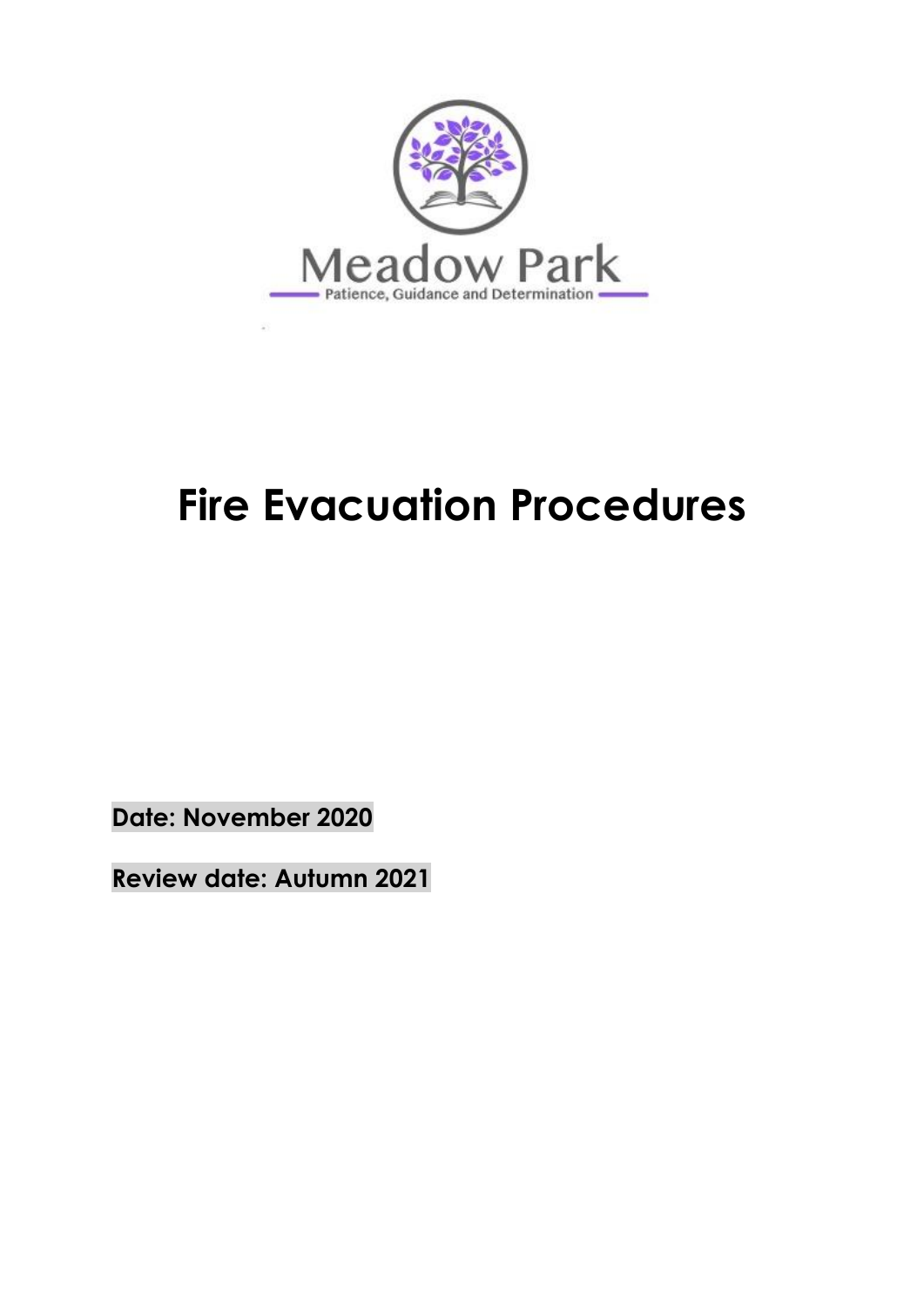### **1 Control procedure statement**

This document details the fire and emergency evacuation procedures. Staff should ensure that they are familiar with these procedures and act upon the requirements.

#### **Aim**

The aim of this policy is to ensure the safety of all members of our school community in the event of a fire or other hazard that would result in the evacuation of the building.

As far as reasonably practicable, all steps shall be taken by the School Leadership Team to prevent or minimise the probability of all causes of fire.

The School Leadership Team acknowledges that despite these measures it cannot be assumed that fire will never break out. Systems are in place to deal with this eventuality and these will be regularly reviewed by the Responsible Persons to ensure that they are suitable and adequate, i.e. fire evacuation drills, inspection of the means of escape and maintenance of fire warning systems and fire-fighting equipment.

All staff shall be given suitable instruction in basic fire precaution measures during induction.

Staff should report any concerns they have about fire hazards, etc. to the Business Manager / Site Manager so that appropriate measures can be taken to eliminate the problem.

#### **2 Arrangements**

All staff have responsibility for fire precautions during operational hours. The following members of staff will have specific responsibilities.

#### **Head Teacher / Business Manager**

The Head Teacher / Business Manager will ensure there is a Fire Safety Risk assessment and that preventive and protective measures are in place. That Fire and Evacuation Procedure are updated as required and all amendments to the procedure communicated appropriately. That all maintenance checks are carried out in line with Knowsley Council's safety advice and that repairs are done immediately.

#### **Chief Fire Warden**

The Chief Fire Warden will liaise with the emergency services on their arrival. The Chief Fire Warden will liaise with members of the Senior Leadership Team ensuring the complete evacuation of the building and report any persons missing to the emergency services.

#### **Site Manager**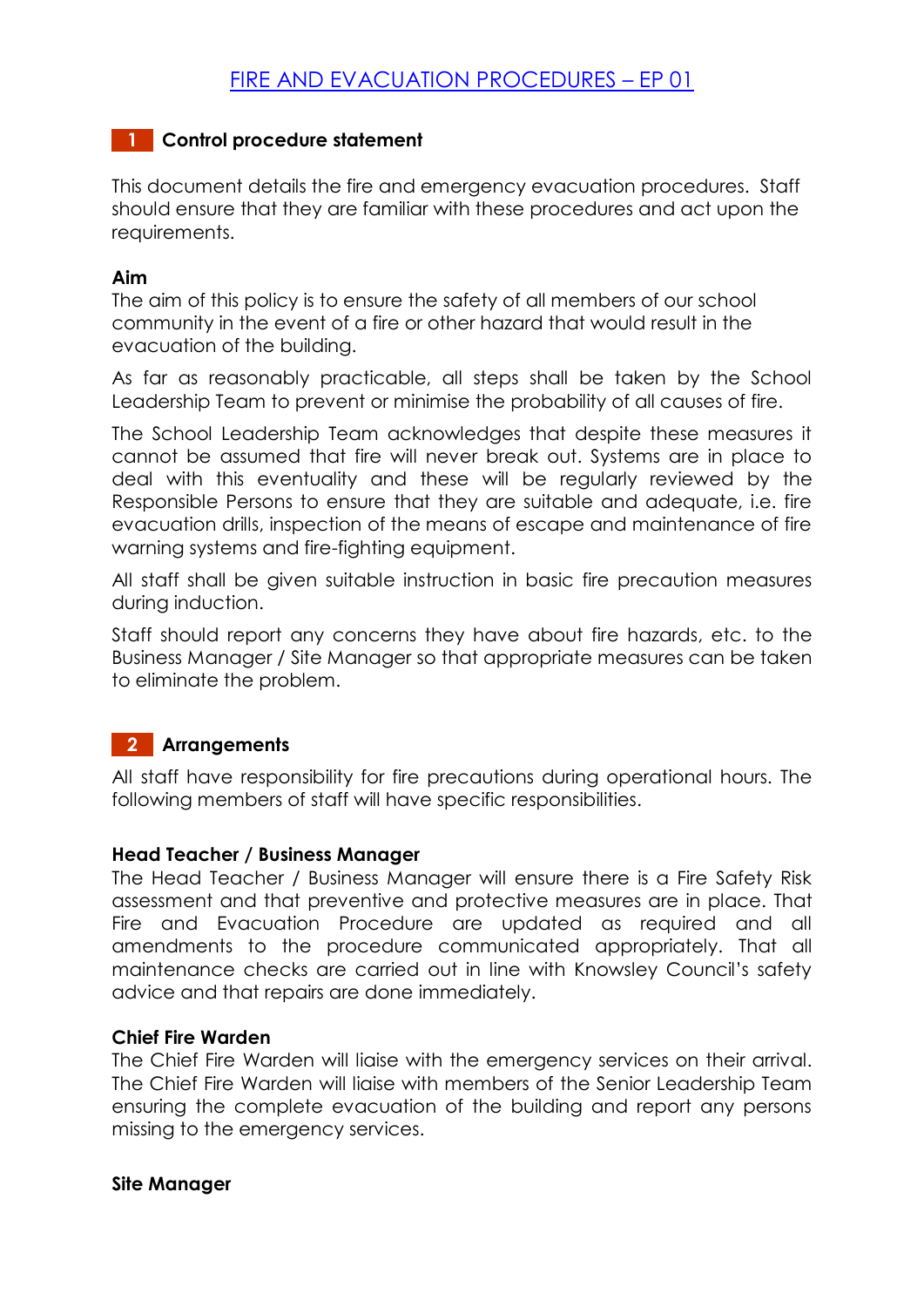The Site Manager will ensure

- the fire alarm system is tested weekly with results of tests recorded,
- emergency lighting is in good working order and tested monthly with results of tests recorded
- firefighting equipment is examined and tested annually
- signage is displayed around school, ensuring everyone evacuating the building is able to locate the fire exits with ease
- fire doors are in good working order and can be easily opened in the event of an emergency evacuation
- refuse bins are chained away from the school building to prevent the bins being set alight close to the building

The site manager will assist in the safe evacuation of pupils and people with disabilities, open the gates for the emergency services, liaise with the Chief Fire Warden, and attend the fire alarm control panel when the alarm is activated.

# **All Staff**

Staff should familiarise themselves with the Fire and Evacuation Procedure and check that fire precautions as documented within this procedure are in place and being adhered to. Staff should report any deficiencies or concerns to the Business Manager / Site Manager

All staff must take part in fire drills once per term and assist in roll calls in the event of a genuine emergency or drill.

Staff must ensure escape routes and fire exits are kept clear and report any fire hazards which may develop to the Site Manager.

Staff must ensure fire doors are closed at all time and not wedged open

All staff must make arrangements for the safe evacuation of all pupils and people with disabilities. **If the designated exit is blocked by the fire, staff must guide pupils safely to the next nearest exit.** 

If the situation occurs where a member of staff, pupil or visitor with a disability needs help in leaving the premises, the teaching and support staff will ensure that they leave the building appropriately, preferably via the same exit route as the rest of school, however, if the person has restricted mobility or is a wheelchair user, they should make their way to reception and evacuate into the car park at the front of the building, preventing blocking escape routes around the building. Any member of staff or pupil that requires assistance in the event of an emergency evacuation will complete a personal emergency evacuation plan (PEEP) together with the Business Manager, formally documenting the assistance required. Signage will be displayed in reception informing visitors to advise whether they need assistance in the event of an emergency evacuation.

Due to the design and layout of the first floor staircase, it is not possible to use an Evac chair. The first floor therefore should be restricted to staff and pupils only. Pupils must be accompanied by an adult when accessing the first floor. The door to the first floor must be closed by maglock to prevent unauthorised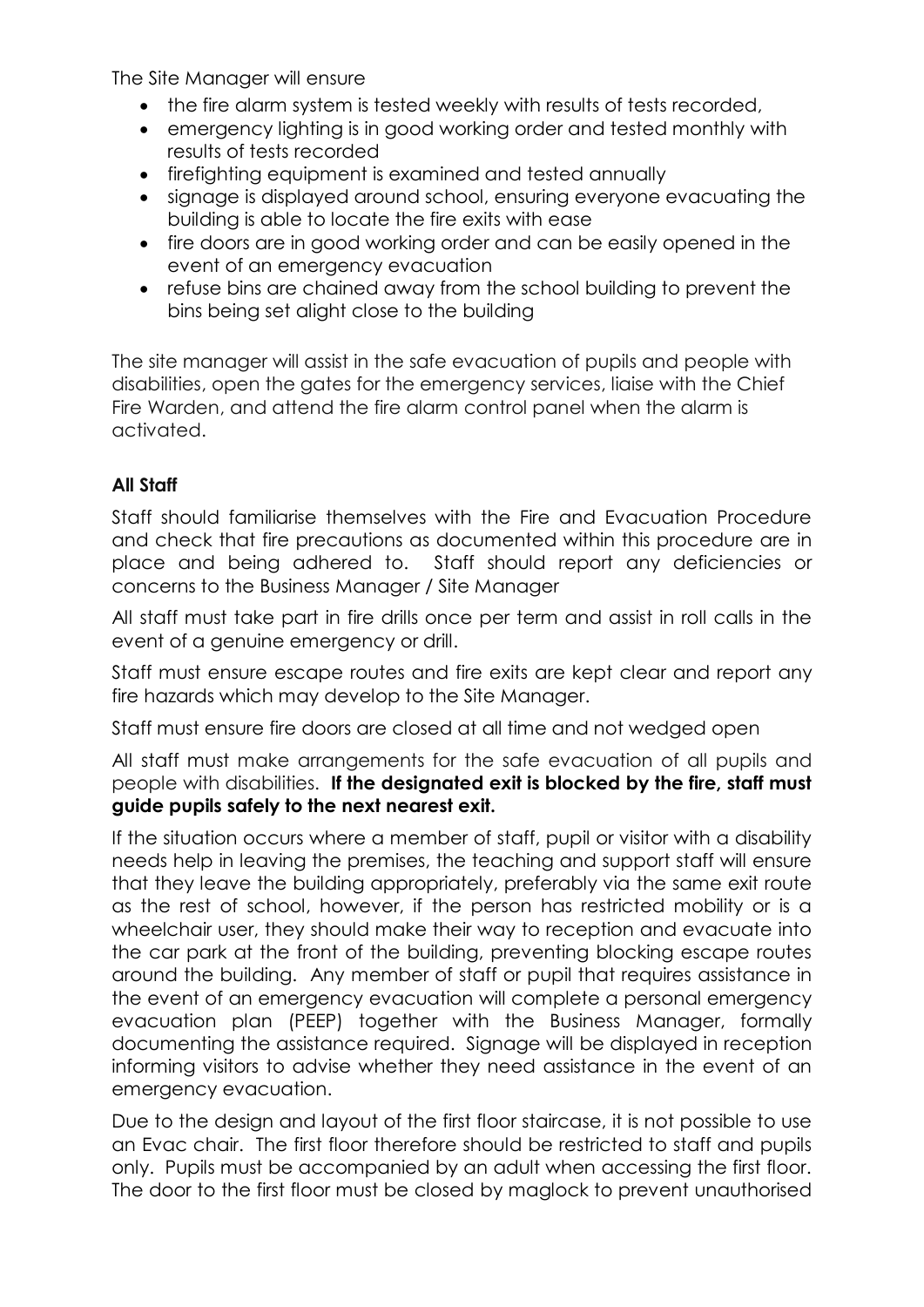access. Staff and pupils with restricted mobility, including temporary conditions should not access the first floor.

Staff requiring medication such as inhalers should carry their medication with them. If medication has been left in a different location, staff should not divert to a different location to retrieve their medication but should inform the chief fire warden if they feel unwell and require medical attention.

Staff must not park in front of the gates at the side of school leading to Whitethorn Drive as these gates are required to allow access by the emergency services

Staff must sign into InVentry when entering the building and out if they are leaving the premises for any reason (including taking a break outside of the gates). Staff must also inform the office staff / attendance officer if a pupil leaves the premises so that they can be signed out on InVentry. This will ensure the accuracy of the evacuation report in the event of an emergency evacuation and will prevent the emergency services looking for a member of staff / pupil who is actually off site.

#### **3 Action if a fire is discovered**

#### **What staff should do if they discover a fire;**

On discovery of a fire, staff should break the nearest fire alarm glass point and report the location of the fire by radio or to other members of staff, whilst leaving the building via their nearest exit.

Staff should not attempt to tackle a fire unless it is safe to do so, and they are confident they have received sufficient training and instruction to use fire fighting equipment safely.

Staff should evacuate the building by the nearest available fire exit or exit door, guiding all pupils / students in their care to the fire assembly point in the gated grassed areas at the front of school.

Staff should not stop to collect personal belongings on their way out.

Under no circumstances should anyone attempt to re-enter the building until told to do so by the Head Teacher, Chief Fire Warden or Fire Officers.

#### **What Pupils/Students or visitors should do if they discover a fire:**

Pupils/students should break the nearest fire alarm glass point and inform the nearest adult of the location of the fire. Pupils/students should evacuate the building with the adult and make their way to the fire assembly point in the gated grassed area at the front of school.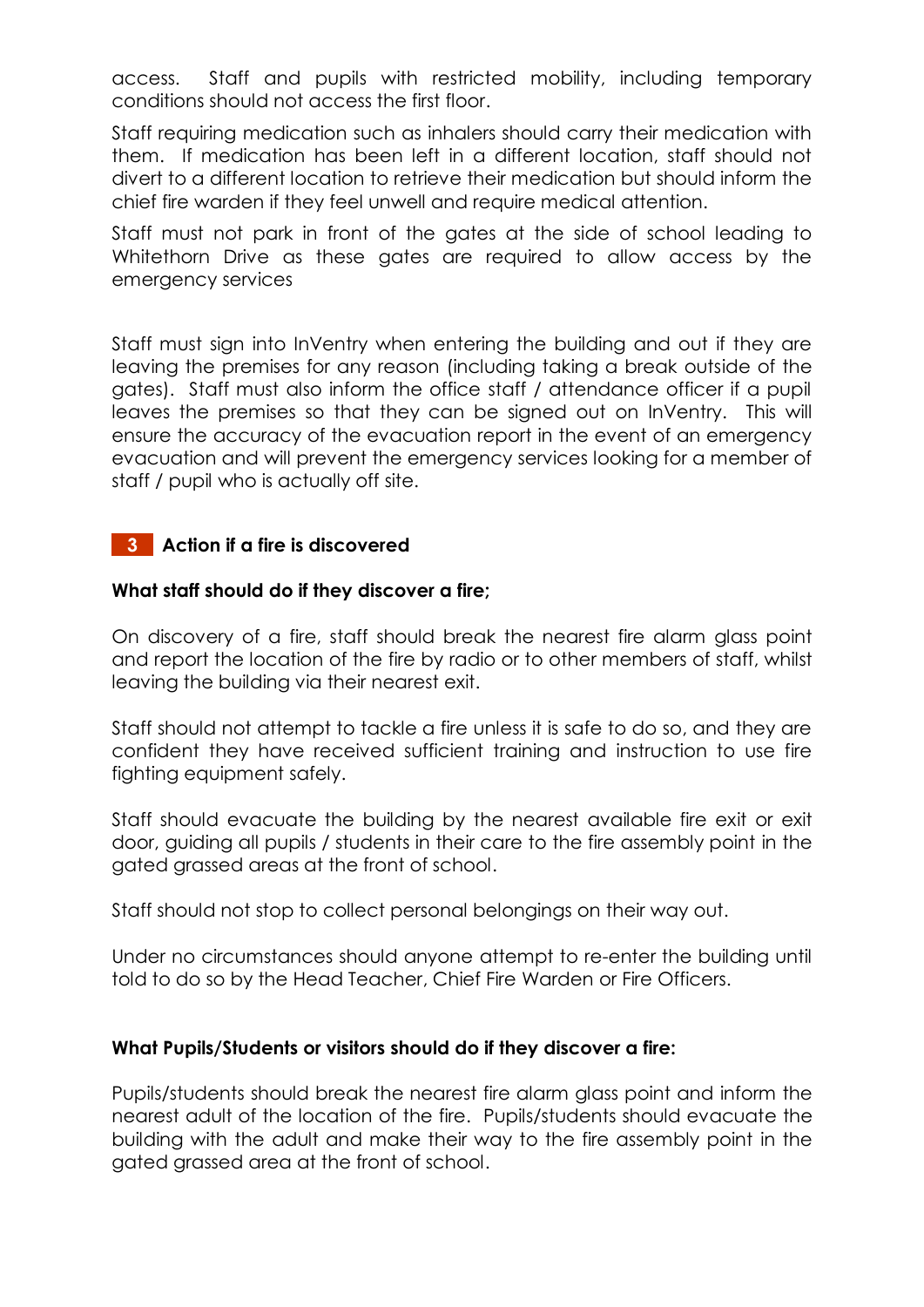Visitors should break the fire alarm glass point and exit the building by the nearest fire exit, informing the nearest member of staff on the way out of the location of the fire.

Visitors should make their way to the fire assembly point on the open grassed area outside the gates at the front of school

### **4 Alarm Panel Activation**

#### **Sounding of the alarm**

The alarm should only to be sounded on the following occasions:

- Fire emergency
- Planned rehearsal of the emergency plan
- Testing of the alarm system

In all cases, unless otherwise informed, all staff should treat the alarm as a real event and should respond accordingly. The alarm should be sounded for any emergency where the evacuation of the premises is needed. Anyone discovering a fire should sound the fire alarm by breaking the glass on one of the emergency call points. Emergency call points are located next to all exit doors.

If the alarm is activated by breaking the glass, an alarm will sound in the main reception area. This will give a three minute warning to investigate whether the fire is genuine. However, the evacuation button can be pressed on the control panel at any time during the three minutes to commence immediate evacuation.

On hearing the fire alarm warning, one member of staff should remain in the office and run the evacuation report on InVentry, ready to print if the building needs to be evacuated. This member of staff should also contact Knowsley Security Service to inform them that the alarm has been activated and keep them updated. Another member of staff must contact the student support lead / Lead learning facilitator and site manager immediately, via radio (calling code red) and attend the fire alarm control panel.

If only one member of staff is in the office, the member of staff should radio for assistance immediately (calling SLT code red) and remain in the office to run the evacuation report on InVentry. A member of SLT will then attend the alarm control panel.

#### **The Site Manager / Administration Staff / Leadership must:**

- Attend the fire alarm control panel, situated at the main entrance doors and read the information displayed on the LED (this will include the location and zone of the device activation which can be cross referenced via the zone diagram located next to the fire alarm control panel).
- Direct the student support lead / Lead Learning facilitator or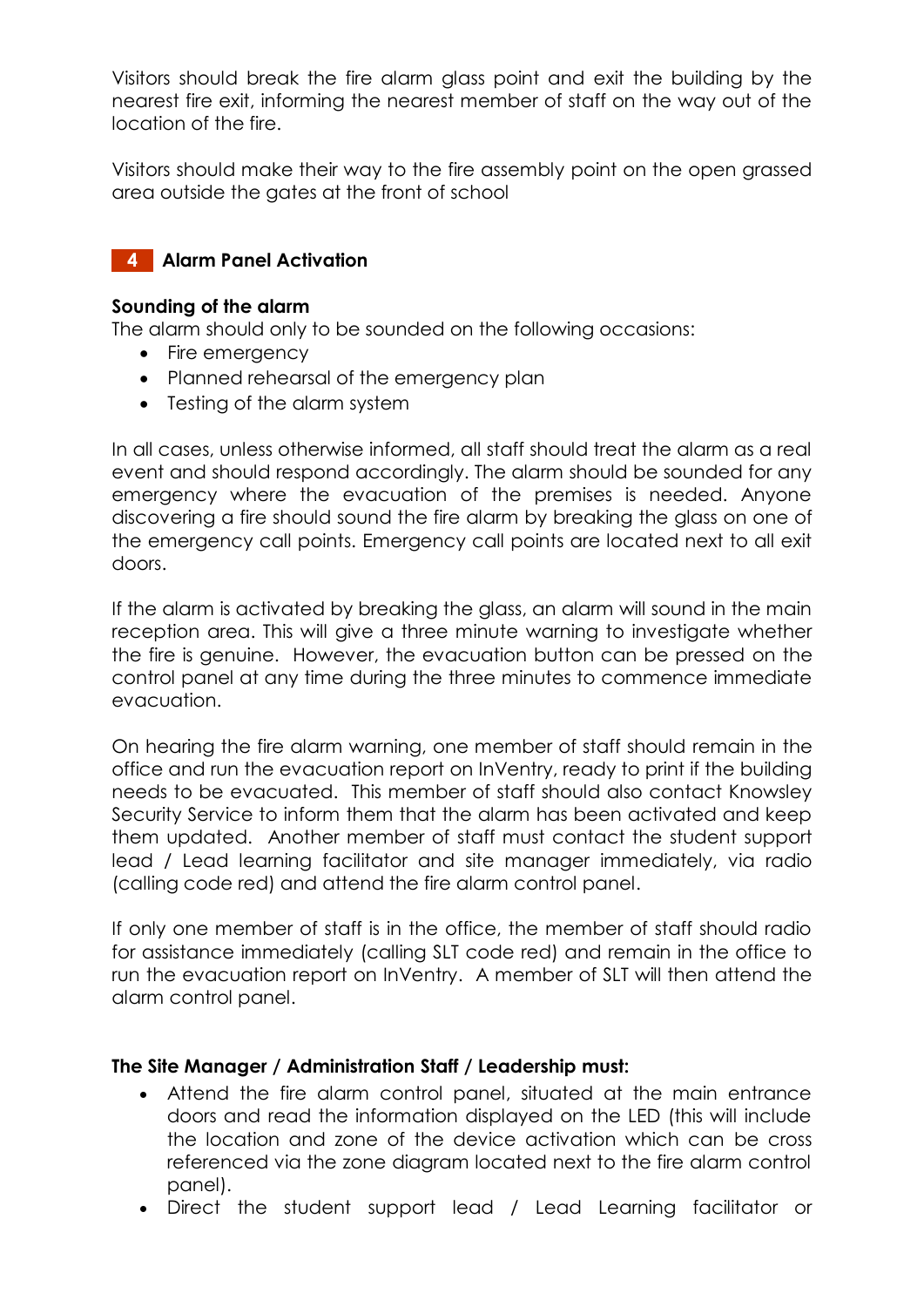responding personnel to the area and device identified as being activated via radio.

- If no fire is identified and the **ALL CLEAR** is given, silence the alarm at the fire alarm control panel
- After the activated fire alarm call point has been re-set, the control panel should be re-set as per training provided
- If a fire is identified, the person attending the control panel must press the evacuate button immediately which will sound the alarm around the building, informing everyone to evacuate immediately.

# **Student Support Lead / Lead Learning Facilitator / Responding personnel must:**

- On hearing code red via radio the Student support lead / Lead learning Facilitator should respond and await instructions/directions from the person attending the fire alarm control panel about the location of the activated device.
- Proceed to the area with caution and report the situation to the person/s attending the fire alarm control panel.
- If no fire is identified and the **ALL CLEAR** is given, reset the fire alarm call point as trained.
- If a fire is identified, they should inform the person attending the control panel via radio and evacuate the building at the nearest fire escape / exit door, (they can also activate another fire alarm call point which also sounds the alarm around the building informing everyone to evacuate immediately).
- If the alarm is not deactivated within three minutes, the fire alarm will sound around the building informing all persons that the building needs to evacuate immediately. The person attending the control panel should inform staff via radio if it is a false alarm.

# **Office Staff**

The attendance officer should print the attendance registers daily by 9.30 am and display them in the office to be used in the event of an emergency evacuation

As soon as the fire alarm panel rings in the reception area a member of the office staff should prepare the fire evacuation report on InVentry, ready to print, if the fire is genuine while another member of staff attends the fire alarm control panel, liaising with the student support lead / Lead learning facilitator (as above)

If they are alone in the office, they should radio immediately for assistance at the fire alarm control panel

The member of the office staff remaining in the office should contact Knowsley Security Services to inform them that the alarm has been activated and update them on whether it is a false alarm or an actual emergency.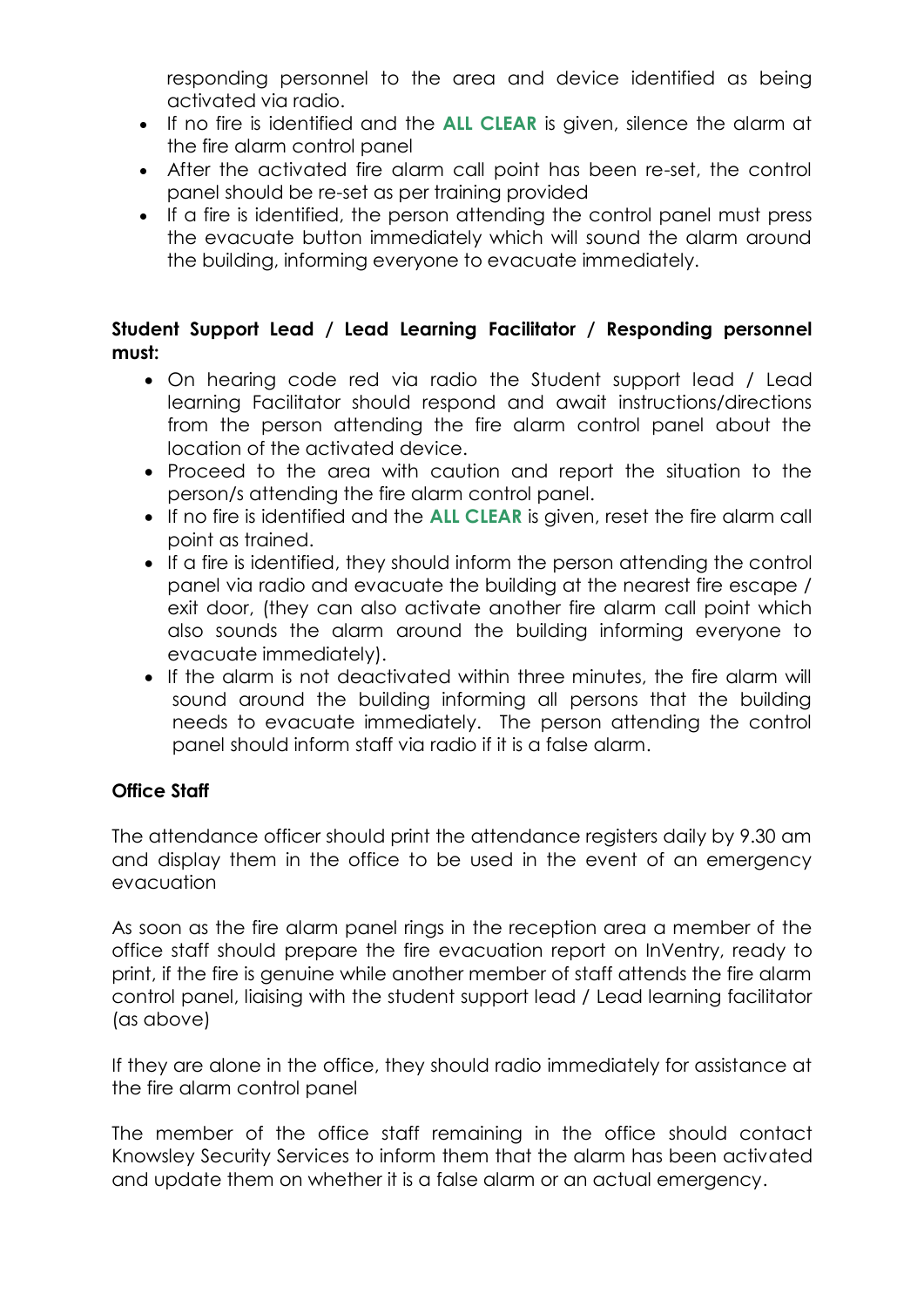If a genuine fire is reported, the member of staff should inform Knowsley Security so that they can call the emergency services, print the evacuation list, open the gates at the front of school and evacuate the building by the nearest fire exit / exit door taking the emergency grab bag with them

The attendance officer should take the manual registers to the fire assembly point and pass them to the relevant staff

#### **Site Manager**

On hearing the call via radio from reception that the fire alarm control panel has been activated, the site manager should make their way immediately to the control panel and assist in guiding the student support lead / Lead learning facilitator to the point where the fire alarm was raised.

If the **ALL CLEAR** is given, the site manager should re-set the fire alarm control panel after the emergency call point has been re-set

If a fire is reported, the site manager should press the evacuation button on the fire alarm control panel and exit the front of the building and open the gates at the side of school (leading to Whitethorn Drive) to enable the emergency services to enter the premises.

The site manager should then open the gates at the front of school (on the main road) leading to the assembly point in the gated grassed area

# **5 Emergency evacuation procedure**

*A small fire may be tackled using a fire extinguisher, but only if the person discovering the fire is confident to do so, if they have been appropriately trained and their exit is clear. They must not put their own safety at risk.*

#### **On hearing the alarm ALL personnel will:**

- Leave their location as quickly as possible by the nearest safe exit / fire escape. Do not stop to collect personal items or change clothing.
- Proceed to their Fire Assembly Point in the gated grassed area at the front of school, warning others on the way.
- If safe to do so, close doors and windows before proceeding to the Fire Assembly Point.
- Be directed by Senior Leadership Team and ensure they can be accounted for.
- Remain at the Fire Assembly Point until the **'All Clear'** has been given.

#### **Chief fire Warden will:**

- Liaise with the student support lead / Lead Learning facilitator or person responsible for investigating whether the fire was genuine to establish the extent and exact location of the fire
- Put radio on channel 5 to liaise with members of the Leadership Team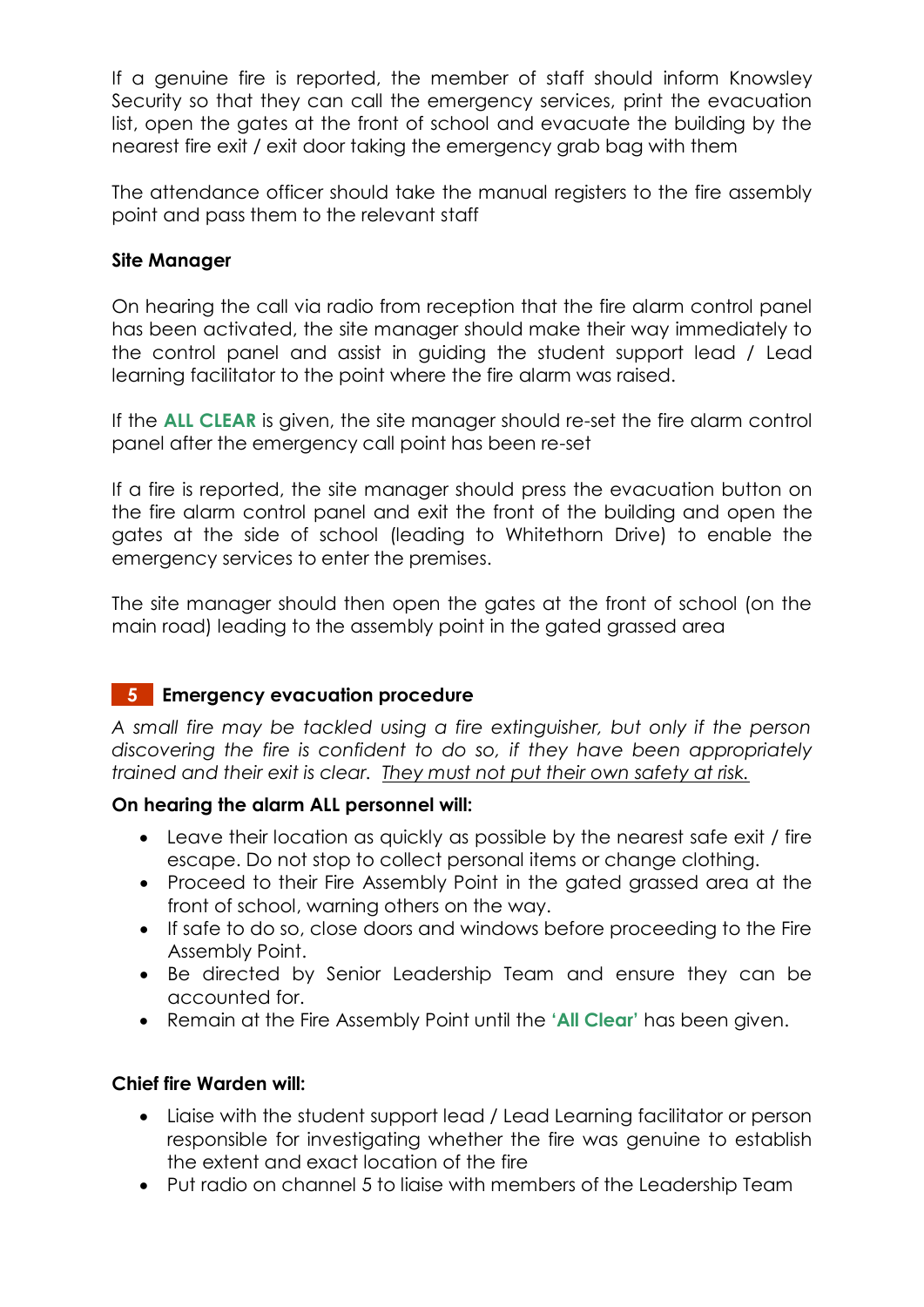- Report any missing persons to the emergency services
- Co-ordinate matters for the duration of the emergency and liaise with the emergency services / Head teacher.

#### **Office staff**

In the event of a fire, office staff will take out

- School phone.
- Radio
- Pupil contact details
- Class registers
- InVentry evacuation list

They will also take out an emergency grab bag consisting of:

- High visibility jackets
- Torch
- First aid kit
- Foil blanket
- School map
- Emergency Plan
- Cosh Records
- Pen and paper
- Forms to record reports

The attendance officer should make their way to the fire evacuation point in the gated grassed area at the front of school and pass the registers to relevant members of staff.

The office staff should make their way to the visitor fire evacuation point on the open grassed areas at the front of school as quickly as possible and pass the items listed above to the Senior Leadership Team. They should then check whether visitors, cleaners and kitchen staff are accounted for, informing the Chief Fire Warden and remain with visitors awaiting further instruction from the Head teacher / Chief Fire Warden

#### **Teaching Staff**

All teaching staff have responsibility for the safe evacuation of children in their charge. Teachers have a responsibility to know the evacuation procedures. To take charge and ensure the children in their care evacuate the building sensibly and calmly in an emergency. They will also actively ensure that the means of escape in their classroom is never obstructed or blocked.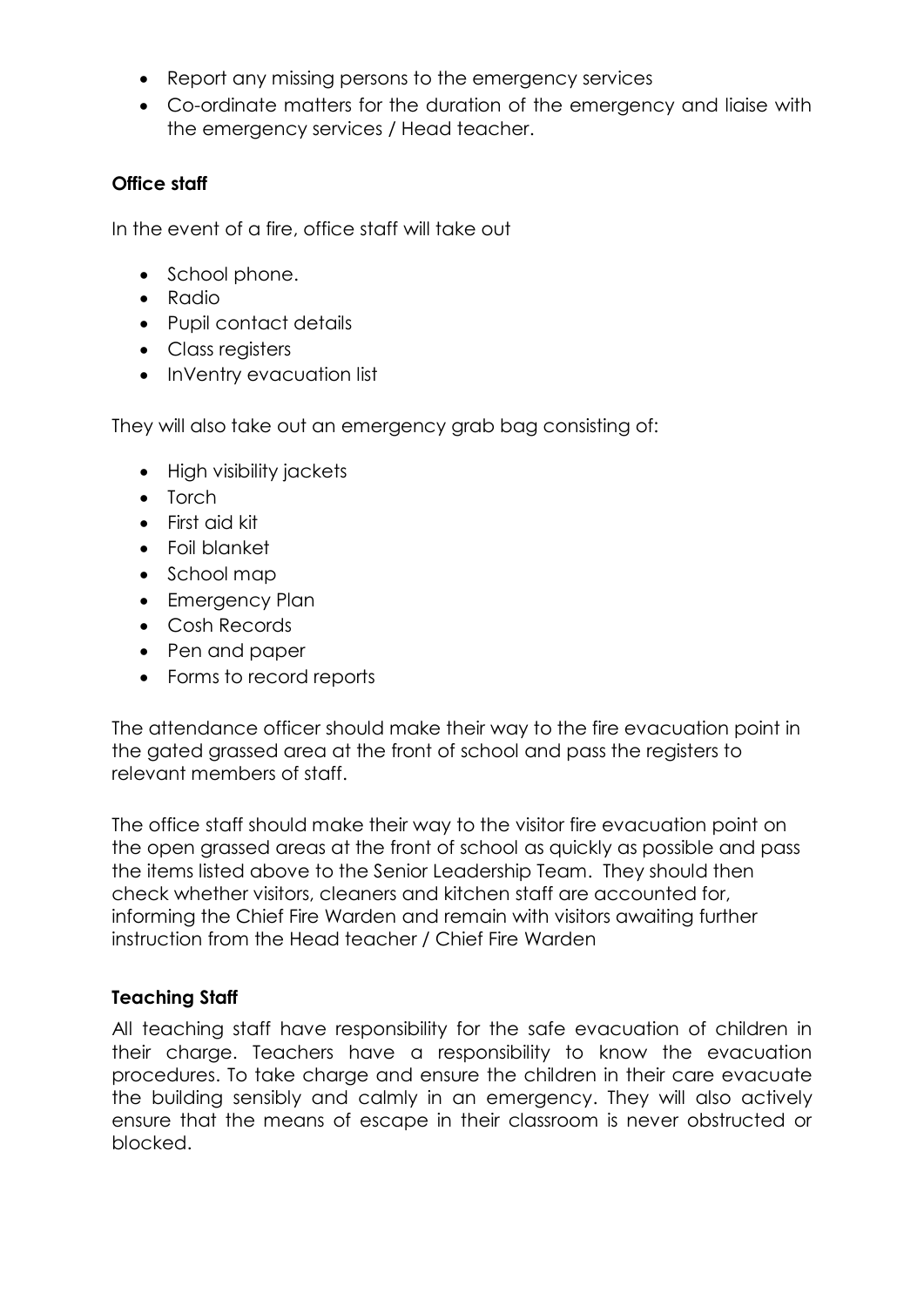Teaching staff should ensure that their children line up quickly and safely and walk out of the building calmly and sensibly and in single file via the nearest exit and make their way to the designated assembly point in the gated grassed area at the front of school.

If children are in reflection spaces / toilets, the Learning Facilitator will collect the child and leave via the nearest exit, joining their class at the fire assembly point.

If staff are leaving their classroom via their class exit doors, ensure they are closed after the last person leaves the room.

The staff member in charge of the class shall take a register to check whether any children are missing.

Any missing children or staff should be reported to the relevant member of Senior Leadership Team in charge of their section detailing:

- Name of missing person
- Time last seen and by whom

The staff member in charge of the class should then supervise the class and await further instructions from the member of the Senior Leadership Team.

Under no circumstances is anyone to re-enter the building until the all clear is given.

#### **Senior Leadership Team**

The main responsibility of Senior Leadership Team is to be a 'Last Person' check on the main escape routes out of the building.

A member of the Senior Leadership Team will make their way along the escape route ensuring the following:

- No-one goes back through the school
- All classrooms are checked for people with a verbal shout, 'Anyone there?' and a visual inspection
- Doors are NOT to be opened unless people are seen or heard on the other side.
- Ensure fire doors are closed.
- They should not put their own safety in danger at any time. If in doubt, leave the building by the nearest exit.
- Upon leaving the building, the Senior Leadership Team will ensure the outside doors are closed, ensure everyone is safely accounted for (Liaising with teachers and the Chief Fire Warden) and report immediately to the Chief Fire Warden (via radio on Channel 5) that the route has been checked and whether anyone is missing / trapped.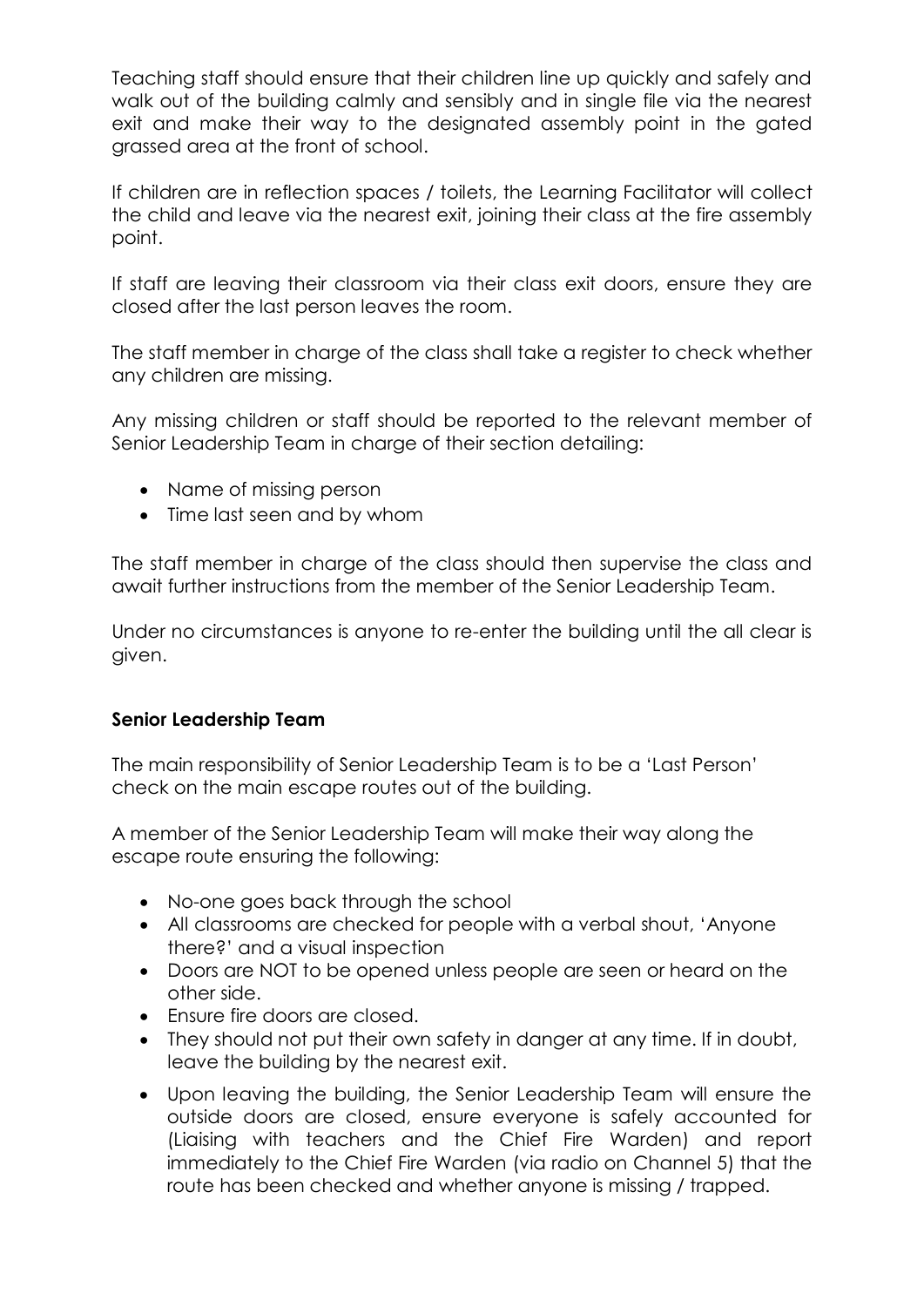Prevent unauthorised access back into the building until the **'All Clear'** has been given.

#### **School Dog**

The school dog should remain with a member of staff at all times. If the school dog is taken to classrooms, his lead should be taken with him at all times. In the event of the fire alarm sounding, the member of staff responsible for the school dog should put the lead on the dog and follow the normal evacuation procedures, leaving the school via their nearest exit and ensuring all pupils line up and leave the building in an orderly manner. Following registration, the member of staff should inform the relevant member of the Senior Management Team whether all pupils and staff have been accounted for, they should also inform them that they have the school dog. The member of the Senior Leadership Team can then inform the Chief Fire Warden whether everyone is accounted for, including the school dog.

#### FIRE DRILL DURING LUNCHTIME

- a) All staff and pupils must evacuate the building. However, pupils may be in different parts of the building and may not necessarily be with their class.
- b) Pupils and staff should leave the building by the shortest possible route, through the nearest fire exit / exit door and make their way to the assembly point in the gated grassed area at the front of school
- c) Staff on duty will be responsible for ensuring pupils / students evacuate the building safely, in an orderly manner via the nearest exit route and escort them to the assembly point
- d) Staff not on duty when the building is experiencing a fire drill must assist in the evacuation of pupils if they are in the school building. If they are in the staff room / outside cabin, they should move to the assembly point ready to help receive the incoming classes. Staff must not reenter the building at any time.
- e) All staff and pupils must remain at the assembly point until attendances have been determined and the Head teacher / Chief Fire Warden tells them it is safe to re-enter the building.

# **6 Evacuation Exits and Assembly Points**

#### **Front of School**

| Head teacher      | - via front door |
|-------------------|------------------|
| Senior Leadership | - via front door |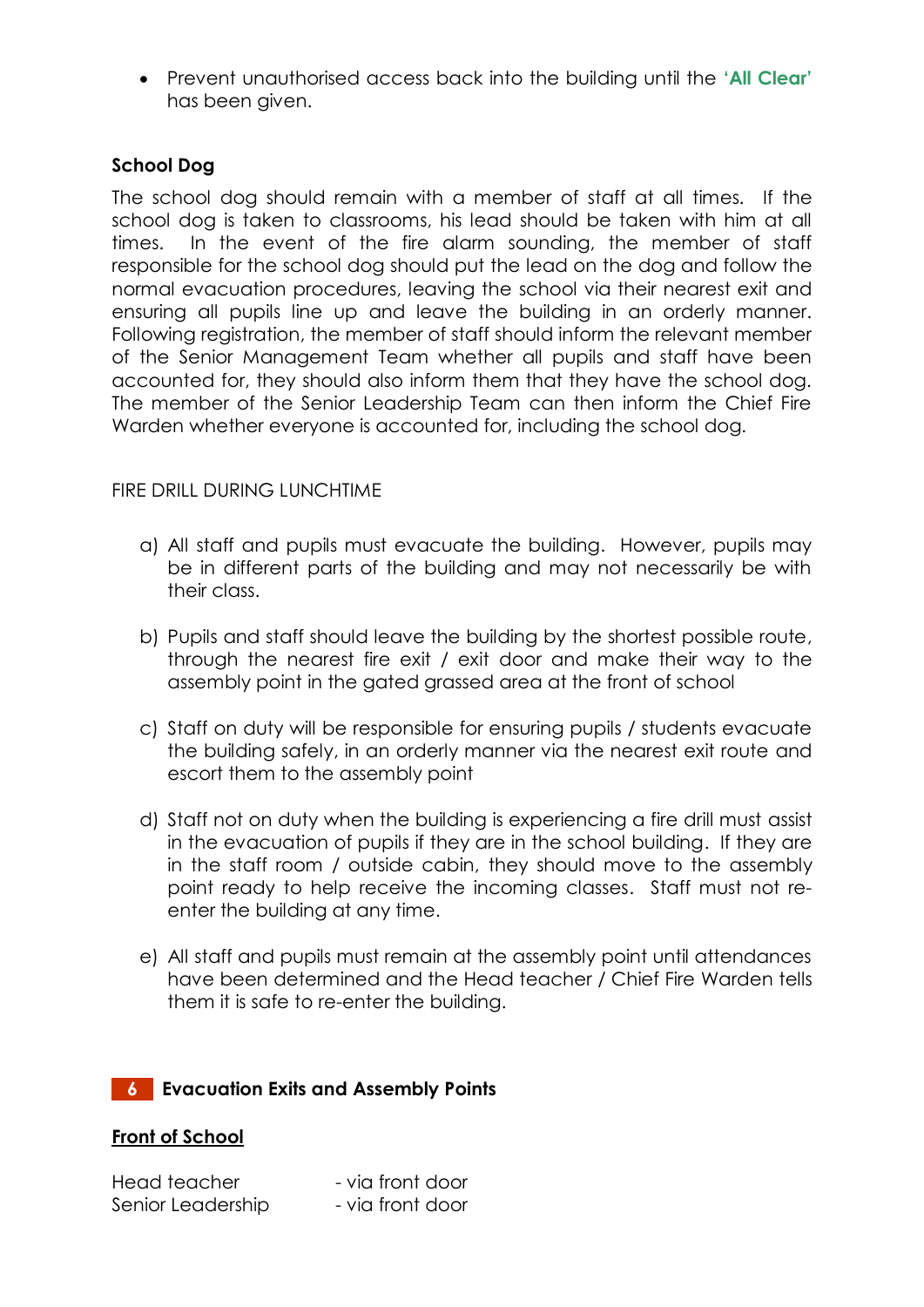| Reception              | - via front door                     |
|------------------------|--------------------------------------|
| Conference room        | - via front door                     |
| Site Manger's room     | - via front door                     |
| Student Support        | - via front door                     |
| Computer room          | - via fire exit next to the Art room |
| <b>Assessment Base</b> | - via fire exit next to the Art room |
| <b>ICT Officer</b>     | - via fire exit next to the Art room |
| Photocopy room         | - via fire exit next to the Art room |
| <b>Staff Kitchen</b>   | - via fire exit next to the Art room |

#### **Primary**

Teachers have key to exit door from classroom Fire exit located at end of Primary corridor

| Library         | - teachers have key to exit door from classroom |
|-----------------|-------------------------------------------------|
| Wellbeing Suite | - via fire exit next to playground              |
| First floor     | - via fire exit next to playground              |

#### **Secondary**

| Food                                                                       | - teacher has key to exit door from classroom               |  |
|----------------------------------------------------------------------------|-------------------------------------------------------------|--|
| <b>ICT</b>                                                                 | - teacher has key to exit door from classroom               |  |
| Hair and Beauty                                                            | - teacher has key to exit door from classroom               |  |
| Science                                                                    | - teacher has key to exit door from classroom               |  |
| Liberty                                                                    | - along corridor to nearest fire exit (by art room)         |  |
| Maths                                                                      | - teacher has key to exit door from classroom               |  |
| Tuition room                                                               | - along corridor to nearest fire exit (by art room)         |  |
| Courage                                                                    | - along corridor to nearest fire exit (by Endeavour)        |  |
| Endeavour                                                                  | - Teacher has key to exit door in classroom                 |  |
| Aspire                                                                     | - Teacher has key to exit door in classroom                 |  |
| Medical Room                                                               | - along corridor to nearest fire exit (by Endeavour)        |  |
| <b>PE Classroom</b>                                                        | - along corridor to nearest fire exit (by Endeavour)        |  |
| Gym                                                                        | - along corridor to nearest fire exit (in upper year's hub) |  |
| Therapy                                                                    | - along corridor to nearest fire exit (by Endeavour)        |  |
| Upper Years Hub                                                            | - Fire exit door in hub                                     |  |
| DT                                                                         | - via fire exit next to the DT room                         |  |
| Sports Hall                                                                | - via fire exit in sports hall                              |  |
| Art                                                                        | - via fire exit next to the art room                        |  |
| English                                                                    | - via fire exit next to the art room                        |  |
| Computer room                                                              | - via fire exit next to the art room                        |  |
| <b>MPA</b>                                                                 | - via fire exit in Minerva Suite                            |  |
| Staff and pupils that have evacuated onto the car park at the front of sch |                                                             |  |

Staff and pupils that have evacuated onto the car park at the front of school should make their way out of the gates at the front of school and follow the fence to the gates on the main road leading into the gated grassed area at the front of school.

Staff who evacuate into the playgrounds at the rear of the building should make their way to the gated grassed area at the front of school, accessed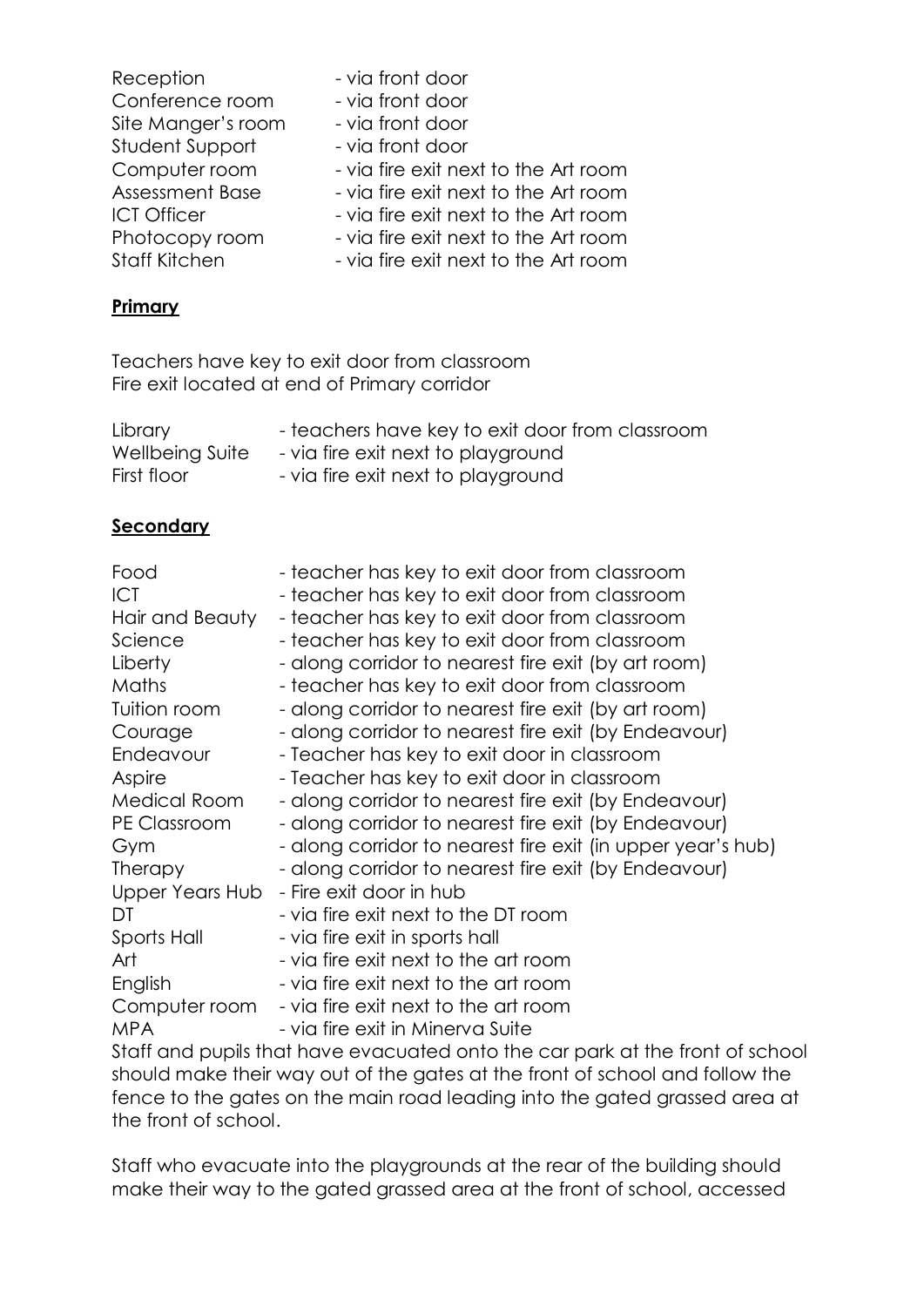through the gates at the top of the upper year's playground. Middle years should make their way to the upper year's playground and then onto the gated grassed area at the top of the upper year's playground. All padlocks use one standard key which has been allocated to staff. Staff should open the padlocks to access any gated areas.

Staff should encourage pupils to line up in their tutor groups to enable registers to be taken. Once registers have been taken the designated member of the Senior Leadership Team should liaise with teachers to confirm whether any persons are missing and inform the Chief Fire Warden of any missing persons or whether the building is 'All Clear and Accounted for'.

Cleaners and kitchen staff should exit the building via the nearest fire exit / exit door make their way out of the front gates to the open grassed area at the front of school outside the gates and inform the Chief fire Warden whether they are aware of anyone missing and where they were last seen.

# **7 Members of Staff with Responsibilities**

| Mrs Riley          | Overall responsibility as Headeacher                                                                                                                                                                                                                                                                                          |  |
|--------------------|-------------------------------------------------------------------------------------------------------------------------------------------------------------------------------------------------------------------------------------------------------------------------------------------------------------------------------|--|
| Mrs Griffiths      | Chief Fire Warden – responsible for the co-ordination<br>of the evacuation, liaising with the emergency<br>services, also responsible for ensuring policies are in<br>place, risk assessments have been undertaken,<br>equipment is adequately maintained and<br>instructions are communicated to staff                       |  |
| Mr Fearon          | Responsible for maintenance of equipment, fire risk<br>assessment completed with all actions addressed,<br>fire prevention and fire detection, attending the<br>alarm panel and directing the student support lead<br>/ Lead Learning facilitator to the point of activation,<br>opening the gates for the emergency services |  |
| Mr Devlin          | Deputy Chief Fire Warden - Responsible for sweep of<br>Upper years, Co-ordination of MPA assembly point,<br>taking staff register in the absence of J Cleary,<br>reporting any missing persons to the Chief Fire<br>Warden                                                                                                    |  |
| <b>Miss Cleary</b> | Responsible for sweep of Secondary, taking staff<br>register and reporting any missing persons to the<br>Chief Fire Warden                                                                                                                                                                                                    |  |
| <b>Miss Parle</b>  | Responsible for sweep of Primary, co-ordination of<br>assembly point, Liaising with teachers and reporting<br>any missing persons to the Chief Fire Warden                                                                                                                                                                    |  |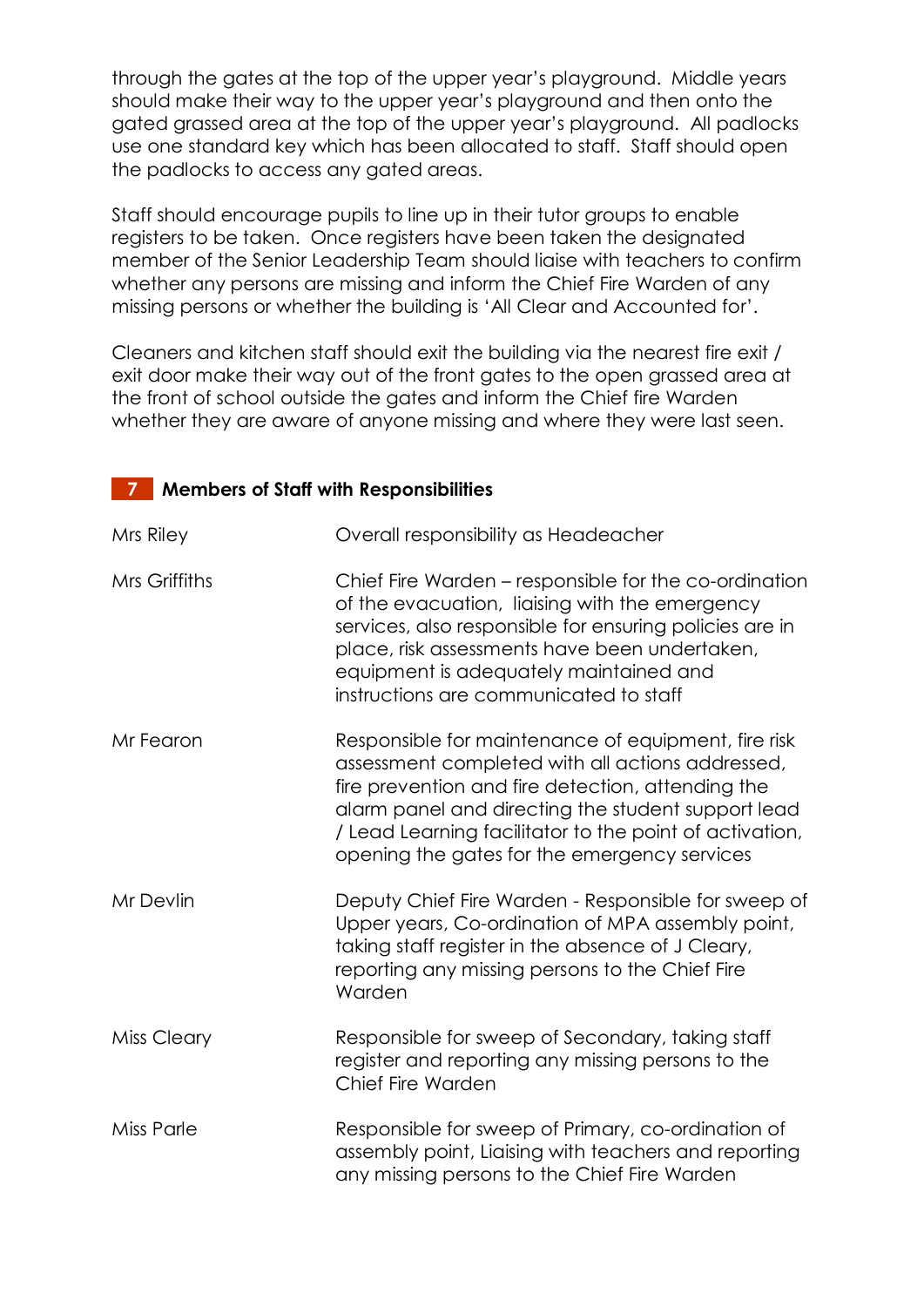| Mrs Tipton       | Responsible for sweep of Secondary years, co-<br>ordination of assembly point, Liaising with teachers<br>and reporting any missing persons to the Chief Fire<br>Warden                                                                                                                                                                                                                                                                                                                                                            |
|------------------|-----------------------------------------------------------------------------------------------------------------------------------------------------------------------------------------------------------------------------------------------------------------------------------------------------------------------------------------------------------------------------------------------------------------------------------------------------------------------------------------------------------------------------------|
| Mr Regan-Hammond | Responsible for liaising with person at fire alarm<br>control panel, checking point of activation and<br>reporting whether fire alarm is genuine or false<br>alarm, co-ordination of pupil evacuation within<br>school                                                                                                                                                                                                                                                                                                            |
| Ms Wilton        | Responsible for liaising with person at fire alarm<br>control panel, checking point of activation and<br>reporting whether fire alarm is genuine or false<br>alarm, co-ordination of pupil evacuation within<br>school                                                                                                                                                                                                                                                                                                            |
| Mr P Jones       | Open padlocks at the front of school, also Deputy<br>providing cover for P Devlin / J Cleary at muster<br>point                                                                                                                                                                                                                                                                                                                                                                                                                   |
| Mr O'Brien       | Open padlocks at the rear of school, also Deputy<br>providing cover for C Tipton / P Parle at muster point                                                                                                                                                                                                                                                                                                                                                                                                                        |
| Miss Hignett     | Attendance officer responsible for producing<br>hardcopy daily register, taking registers to staff in the<br>event of an evacuation, running evacuation report<br>on InVentry / contacting Knowsley Security Service in<br>the absence of R Millsip. Responsible for attending<br>alarm panel, liaising with student support lead and<br>site manager, taking out mobile phone, radio, grab<br>bag checking and remaining with visitors, cleaners<br>and kitchen staff, reporting any missing persons to<br>the chief fire warden |
| Miss Millsip     | Responsible for running evacuation report on<br>InVentry, calling for assistance via radio in the<br>absence of P Hignett, liaising with Knowsley Security<br>Service, opening main gate from reception, taking<br>out evacuation report and pupil details, remaining<br>with visitors, cleaners and kitchen staff, passing<br>relevant details to chief fire warden                                                                                                                                                              |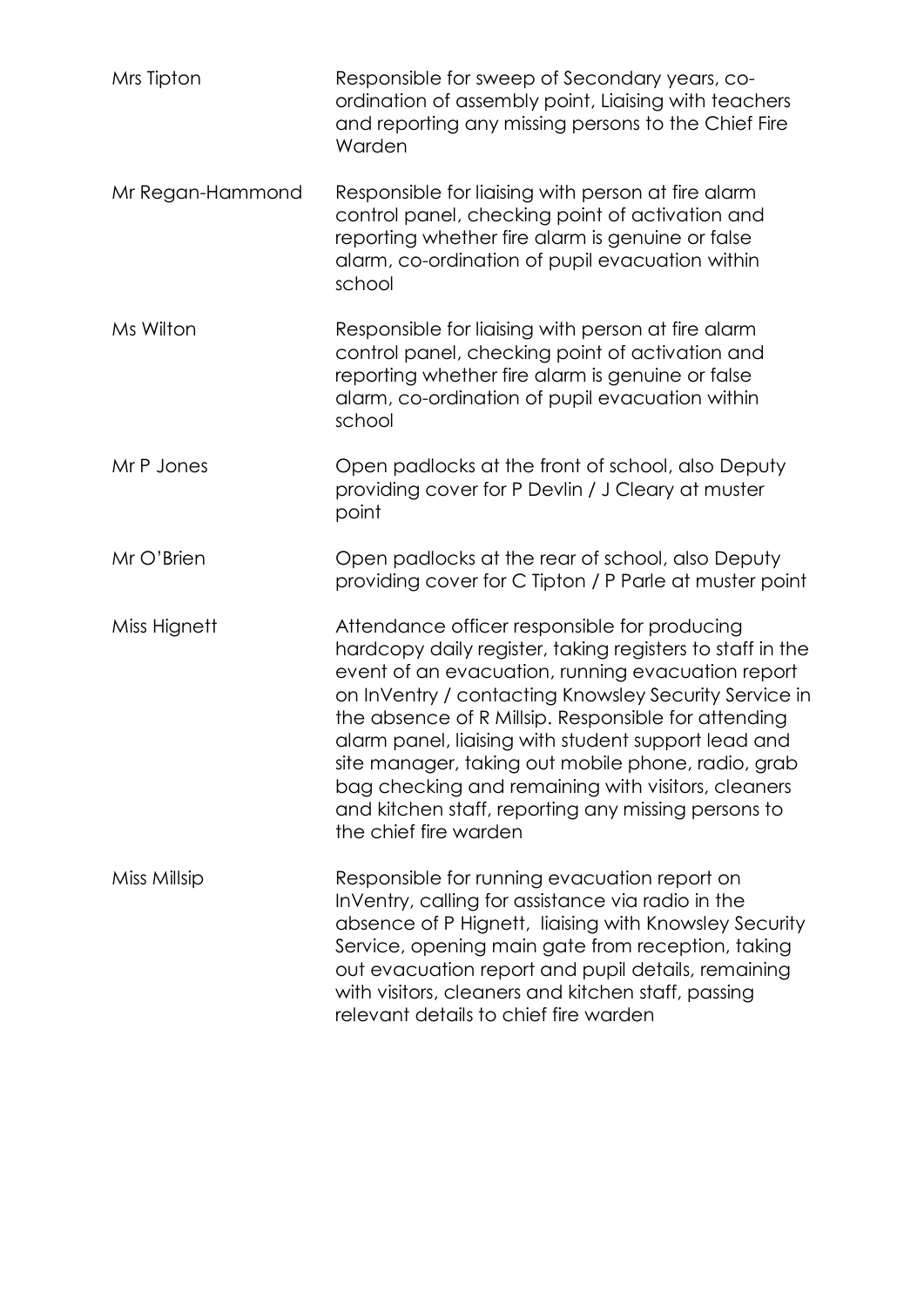# **8 Location of Fire Extinguishers**

| <b>Reception Entrance</b>       | Foam / CO <sub>2</sub>           |
|---------------------------------|----------------------------------|
| Conference Room                 | CO <sub>2</sub>                  |
| Middle Year's Hub               | Foam / CO <sub>2</sub>           |
| Middle Year's Entrance Door     | Water / CO <sub>2</sub>          |
| Middle Year Playground Entrance | Door Foam / CO2                  |
| Wellbeing Kitchen               | CO <sub>2</sub> / Blanket        |
| Staff Room                      | CO <sub>2</sub> / Blanket        |
| <b>Food Studies Room</b>        | Foam / CO2 / Blanket             |
| <b>ICT Room</b>                 | CO <sub>2</sub>                  |
| Hair and Beauty Room            | CO <sub>2</sub>                  |
| Science Room                    | Foam / CO <sub>2</sub> / Blanket |
| <b>KS3 Playground Entrance</b>  | Water / CO <sub>2</sub>          |
| DT Room                         | Water / CO <sub>2</sub>          |
| Upper Year Entrance Door        | Water / CO <sub>2</sub>          |
| <b>Staff Kitchen</b>            | CO <sub>2</sub> / Blanket        |
| Minerva Suite                   | CO <sub>2</sub>                  |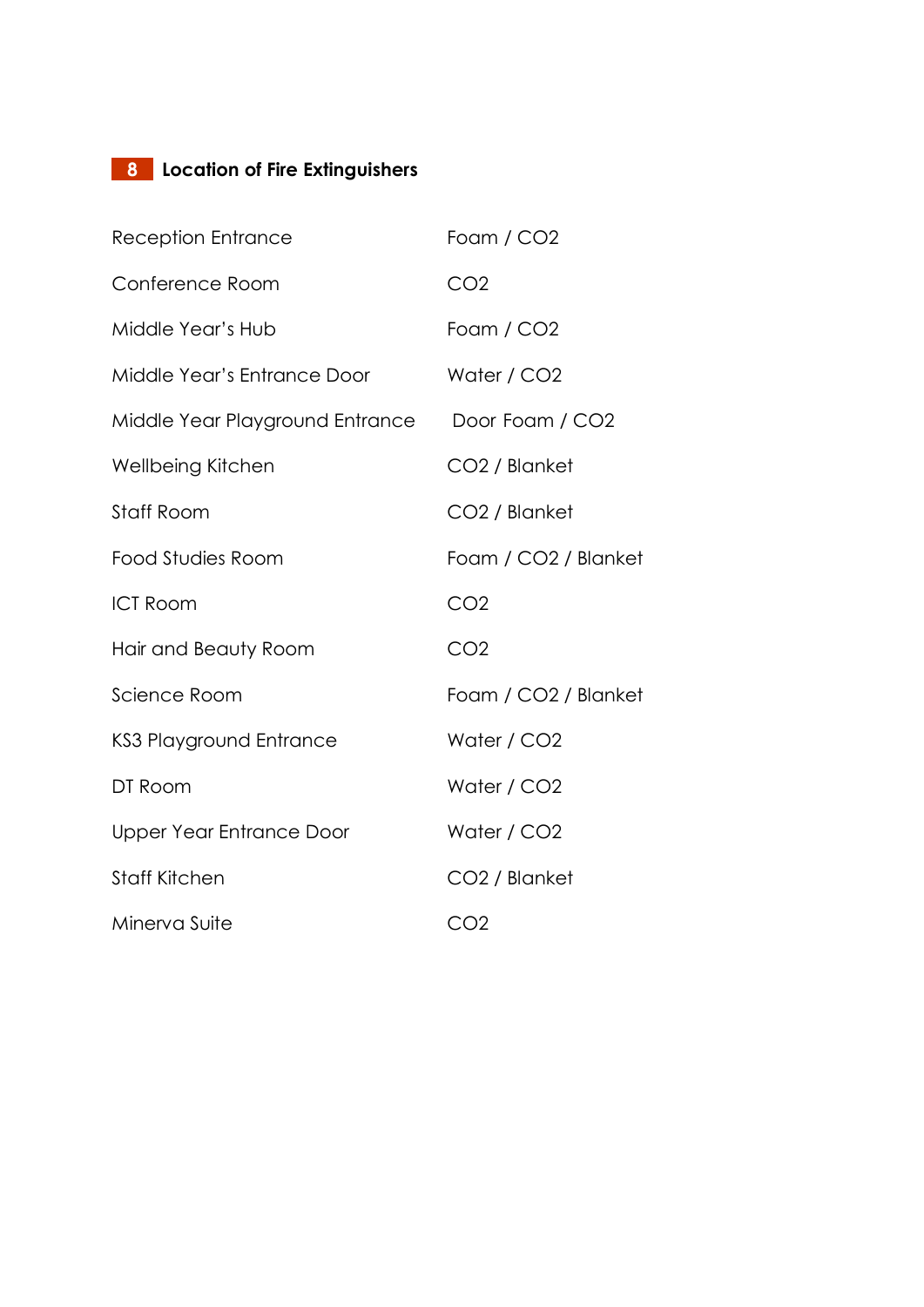#### **EMERGENCY EVACUATION PROCEDURE**



In the event of an emergency (e.g. fire) the nearest emergency alarm call point must be activated by pressing firmly on the glass cover.



- $\blacktriangleright$  If an real emergency has been declared, when it is safe to do so call Merseyside Fire & Rescue Service
- During out of hours the emergency services will be called by the monitoring station.



- **Leave your location as quickly as possible by the** nearest safe fire exit. Do not stop to collect personal items or change clothing.
- $\blacktriangleright$  Proceed to the Fire Assembly Point, warning others on the way.
- $\blacktriangleright$  If safe to do so, close all doors and windows before proceeding to the Fire Assembly Point.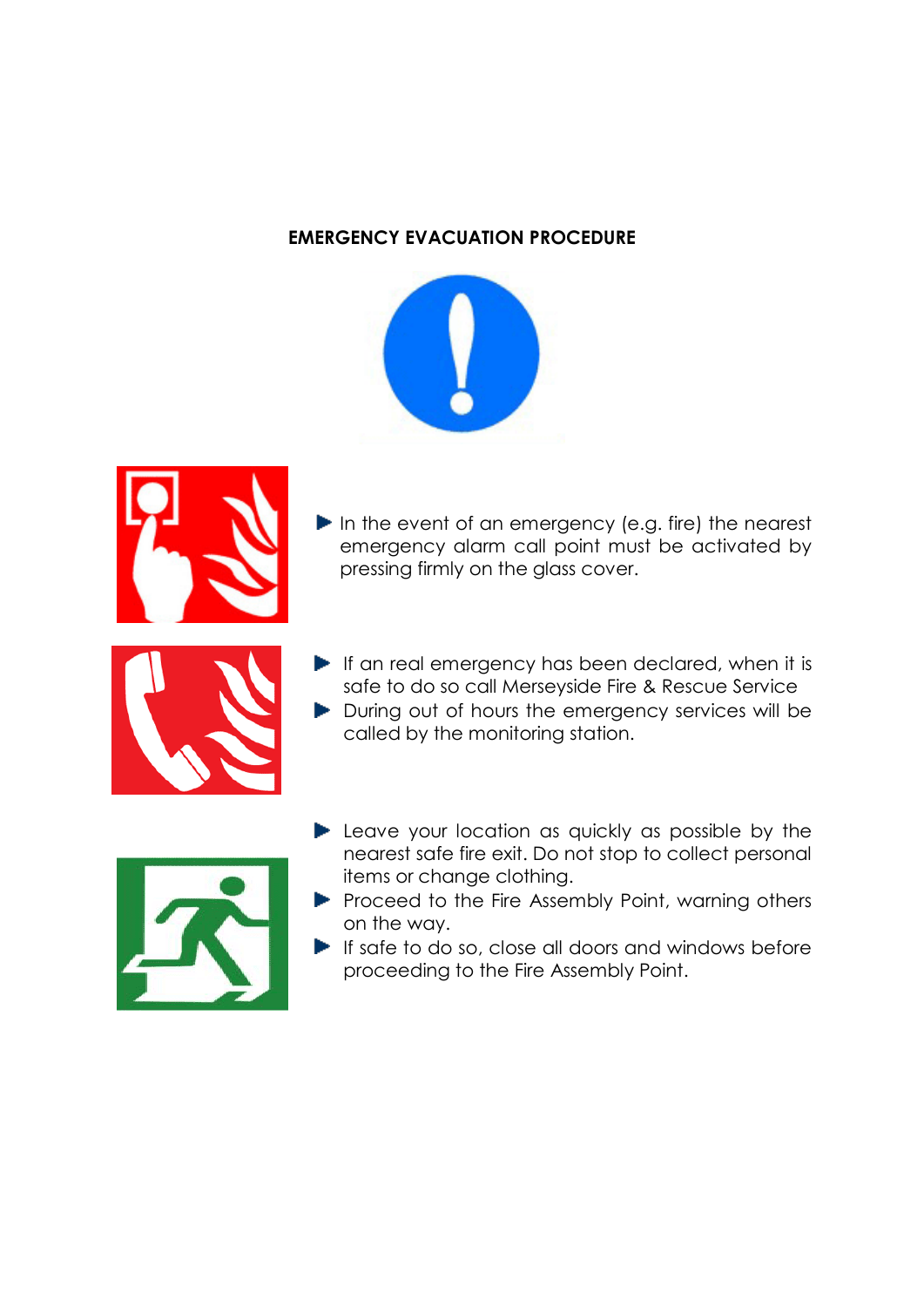

- The Fire Assembly Point is located at the **front of building.**
- The assembly point can be safely accessed from all areas via the external walkways around the building.
- Remain at the Fire Assembly Point until the **'All Clear'** has been given.

# **GENERAL POINTS**

- In the event of the alarm sounding during lunchtime or outside of normal operational hours then the single most important priority remains to evacuate the school safely.
- If there is any doubt as to whether to evacuate or not then an evacuation must take place.
- All adults are expected to contribute to the health and safety of staff, students and visitors. This includes active supervision of students throughout any possible emergency situation.

# **FIRE MARSHAL'S DUTIES**

# **1. FIRE PRECAUTIONS**

The Fire marshal and/or Deputy Fire Marshal shall oversee the routine precautions that are implemented within the building to ensure they are carried out satisfactorily, these include:-

# **a) Fire Alarm - Weekly Test**

The fire alarm should be tested by the site manager from a different break-glass point each week on a rotational basis.

# **b) Emergency Lighting** *-* **6 Monthly Test**

A simulated mains failure should be carried out by the Site Manager to ensure the emergency lighting operates and to check if any bulbs require renewal.

# **c) Extinguishers Servicing - Annual**

All extinguishers should be inspected by a competent person and the label on each extinguisher dated and signed by the person inspecting.

# **d)Automatic Detection - Annually**

All automatic detector heads should be serviced to ensure they are operational.

The results of items a) to d) should be recorded in the log book.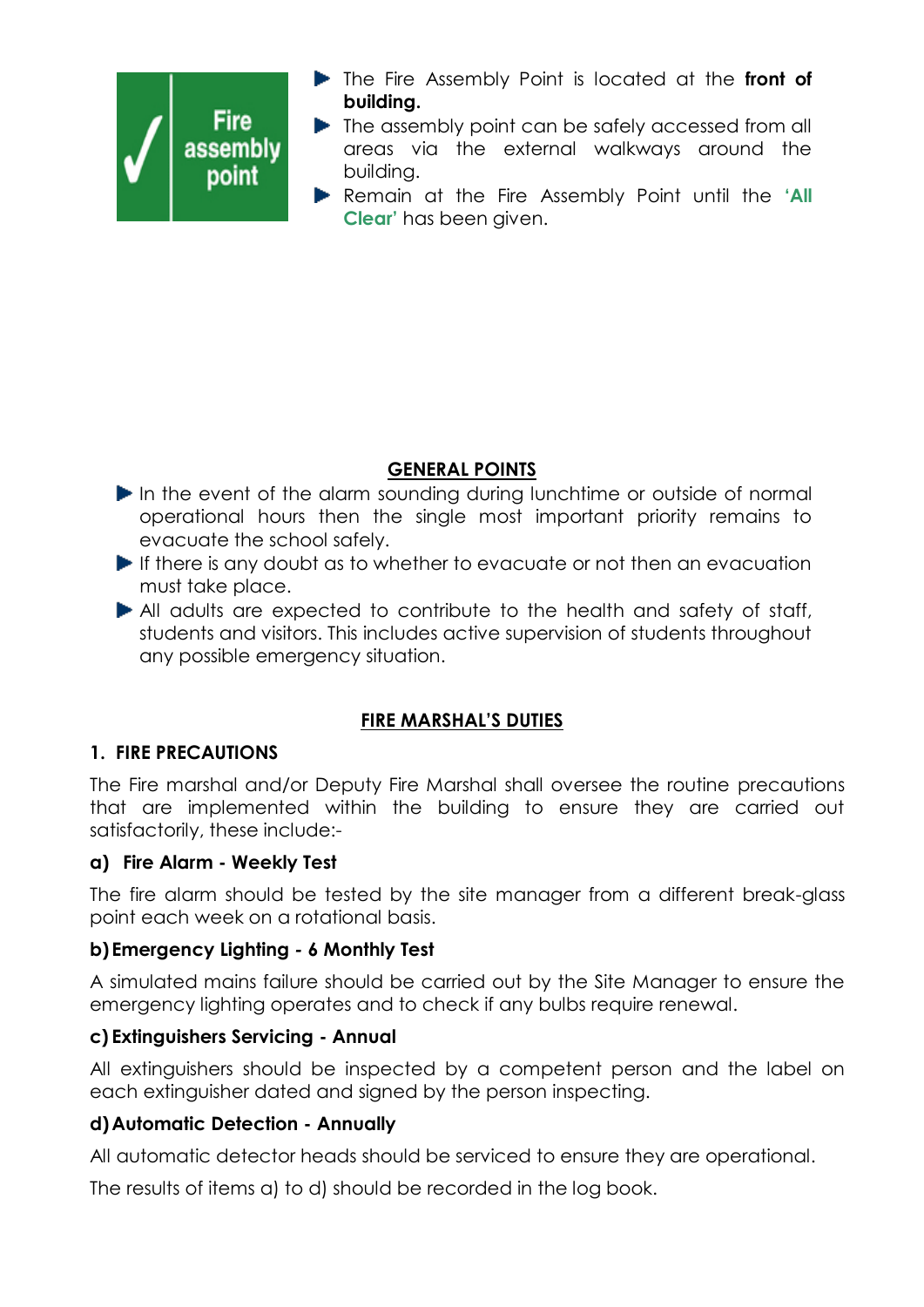e) Routine Fire Procedure Notices should be displayed within the building.

f) General Fire Signs should be displayed, e.g. "FIRE DOOR" "KEEP SHUT" etc.

g)All escape routes should be kept free of any type of storage and final exit doors regularly inspected to ensure they can be opened easily. Exits *must* be available, for use, when the building is occupied.

h) Any general maintenance defects, e.g. defective self-closing devices, ill-fitting doors etc. Should be reported in the normal manner.

# **2. FIRE EVACUATION**

During a routine Fire Drill (the frequency of which will depend on the type and use of building, consult KMBC Corporate Health and Safety 443 3611 for advice) and in the event of an emergency evacuation the duties of the Fire Marshal or Deputy will be as follows:-

a)On activation of the Fire Alarm or on hearing the Fire Alarm, check the annunciator panel, which should indicate the Fire Zone, proceed to the *Assembly Point* to receive information from the Floor/Area Marshals as to the situation regarding their particular area.

b)Collate the information, noting any particular problems, the time taken for evacuation and the location or suspected location of the fire.

c) In the event of an evacuation due to a fire, the Fire Marshal should liaise with the Fire Brigade, making them fully aware of any available information. Remember until the fire Brigade arrives *you* must take charge of the situation.

# **You will need to be fully conversant with:-**

a) The Procedure in Case of Fire

b) The names of the appointed Floor Marshals

c) The layout of the building, types and location of fire extinguishers.

d)Any area where there is a particular hazard, for example storage of highly flammable liquids, liquid petroleum gas etc.

# **FLOOR-AREA MARSHAL DUTIES (Leadership Team)**

# **1. FIRE EVACUATION**

a) The Floor/Area marshal shall inspect the area for which they are responsible to ensure that routine fire precautions are satisfactory.

b)Any general maintenance defects, e.g. defective self-closing devices, ill-fitting doors, etc., should be reported in the normal manner.

c) All escape routes should be kept free of any type of storage and final exit doors inspected to ensure they can be opened easily. Exits must be available, for use, when the building is occupied.

d) Fire procedure Notices and Fire Signs should be displayed.

e) Fire extinguishers should have been inspected within the previous 12 months and should be in position and ready for use.

f) Ensure any flammables are properly stored in the appropriate cupboards etc.

# **Maintaining a Current Roll of Employees**

a)It is the responsibility of the Floor/Area Marshal to maintain a current roll of all employees working in the area for which he is responsible together with up to date registers for all pupils.